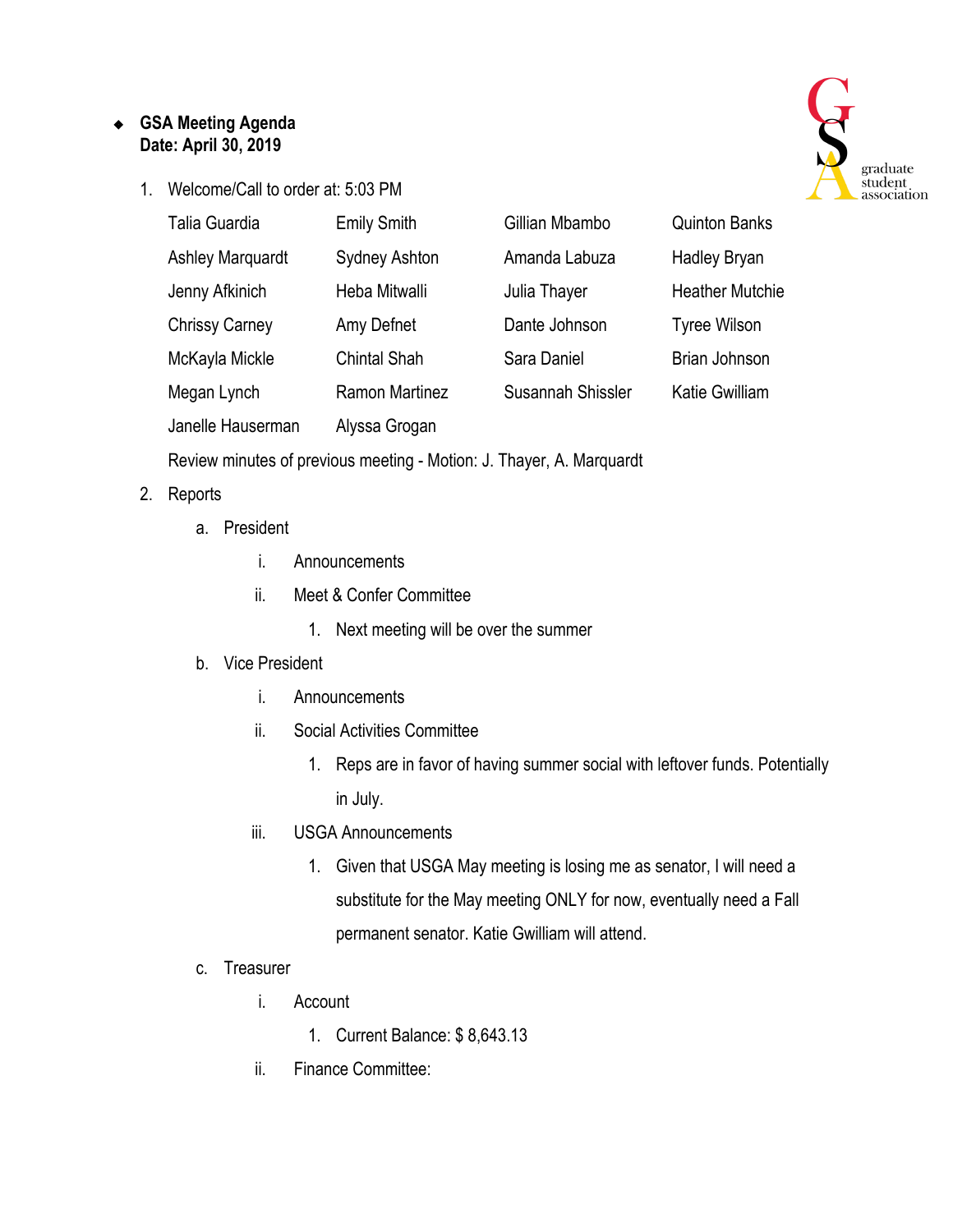- 1. Next Due Date: July 15th
- 2. Congratulations to our 3rd Quarter Awardees: Maria Ibrahim, Brian Johnson, Ivie Conlon, and Eryn Dixon
- 3. Total Awarded for 3rd Quarter: \$1,165.00
- 4. Total Awarded for 2018-2019 School Year: \$4,195.04
- iii. Student Group Funding:
	- 1. Budgeted for \$900/semester. Funding is on a reimbursement basis and all receipts must be handed over within one month of the date on the receipt.
	- 2. Budget requests MUST be submitted 1 week prior to GSA meetings so they can be emailed out to the GSA body.
- d. Secretary
	- i. Announcements: None
- e. Grad Council rep
	- i. Announcements
	- ii. U of M grad council next meeting May 2nd
	- iii. Professional Development Committee
	- iv. Congratulations to our two Professional Development awardees Caroline Harmon-Darrow (Social Work) and Laura Bozzi (PHSR)!
- f. PR
- i. Announcements
	- 1. Last Grad Gazette of the semester is going out on May 3rd
- ii. Volunteer
	- 1. BARCS event date TBD
- g. Meyerhoff
	- i. No updates
- h. NOVA
	- i. No updates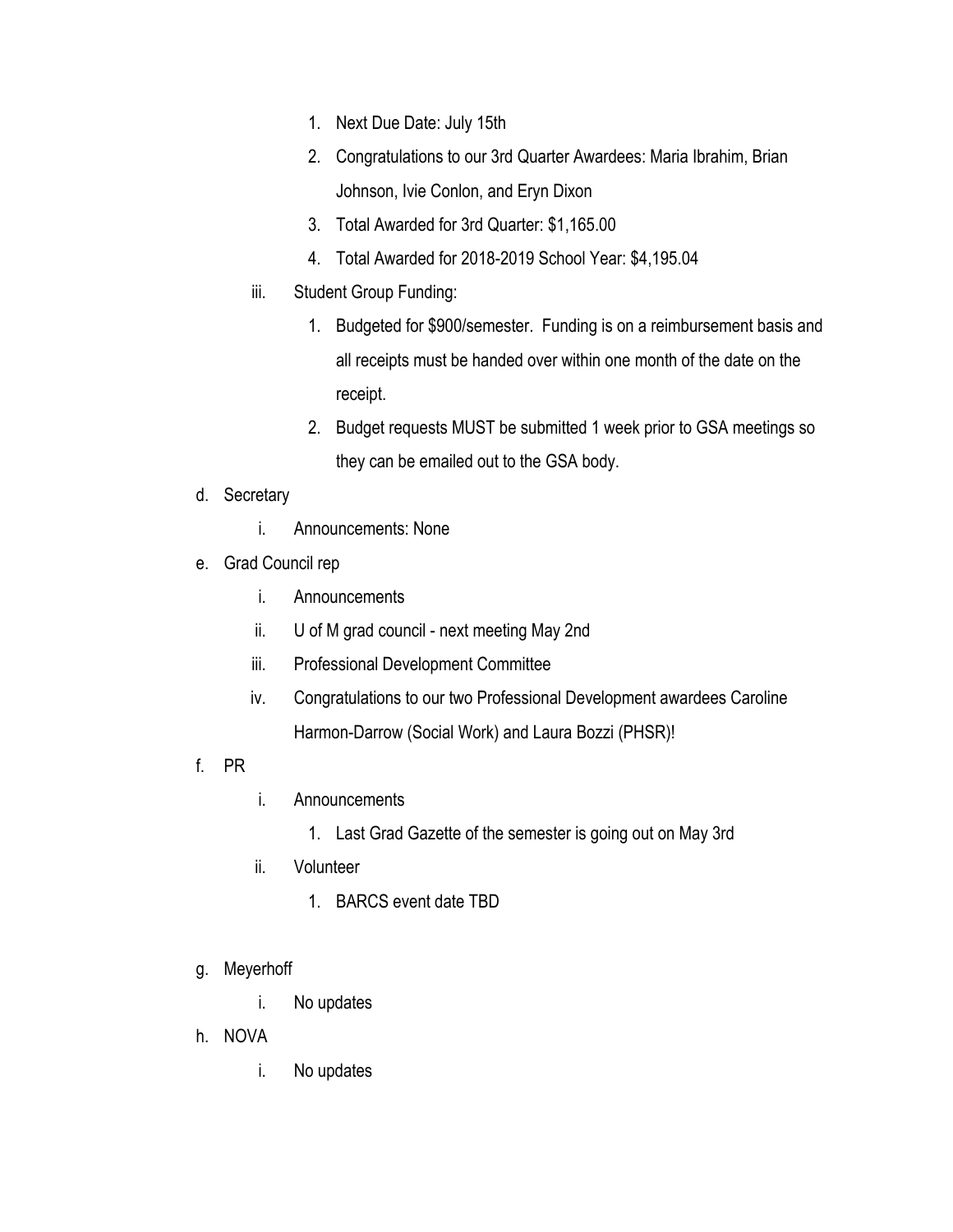- 3. Old Business:
	- a. PGSA Coffeehouse Report
		- i. Request for additional funding (\$27.18 for additional money spent on last event). Request approved!
	- b. Grad Student Lounge
		- i. Design meeting April 30th- Discussed options for enclosing the space but have not chosen furniture or layout. I have copies of the plans, ask after the meeting if you want to take a look.
			- 1. They are very receptive to student input- please email me if you would like to come to the next one.
	- c. Shuttle Bus Update
		- i. Town halls on April 22nd and April 29th- proposed different options for how to keep the shuttles running but potentially cut costs by changing hours or routes.
			- 1. There will be a one-year contract with a new shuttle company for next year. There will be a new app to replace nextbus.
			- 2. Three different proposals for reducing costs: 1) Reduce shuttle hours 2) Get rid of BioPark route 3) Reduce shuttle hours and get rid of BioPark route
			- 3. Link to town hall presentation and where to provide feedback: <https://www.umaryland.edu/shuttlebus/>
- 4. New Business:
	- a. E-board elections for next year! Current nominations are listed below. Nominations will be accepted up until the position is voted upon.
		- i. President- Megan Lynch (won)
		- ii. Vice President- Emily Smith (won)
		- iii. Treasurer- Heather Mutchie (won)
		- iv. Secretary- Ashley Lykins (accepted, non-GSA rep) and Lauren McCarthy (accepted)
			- 1. Motion to vote for having a non-GSA member run for GSA exec position: